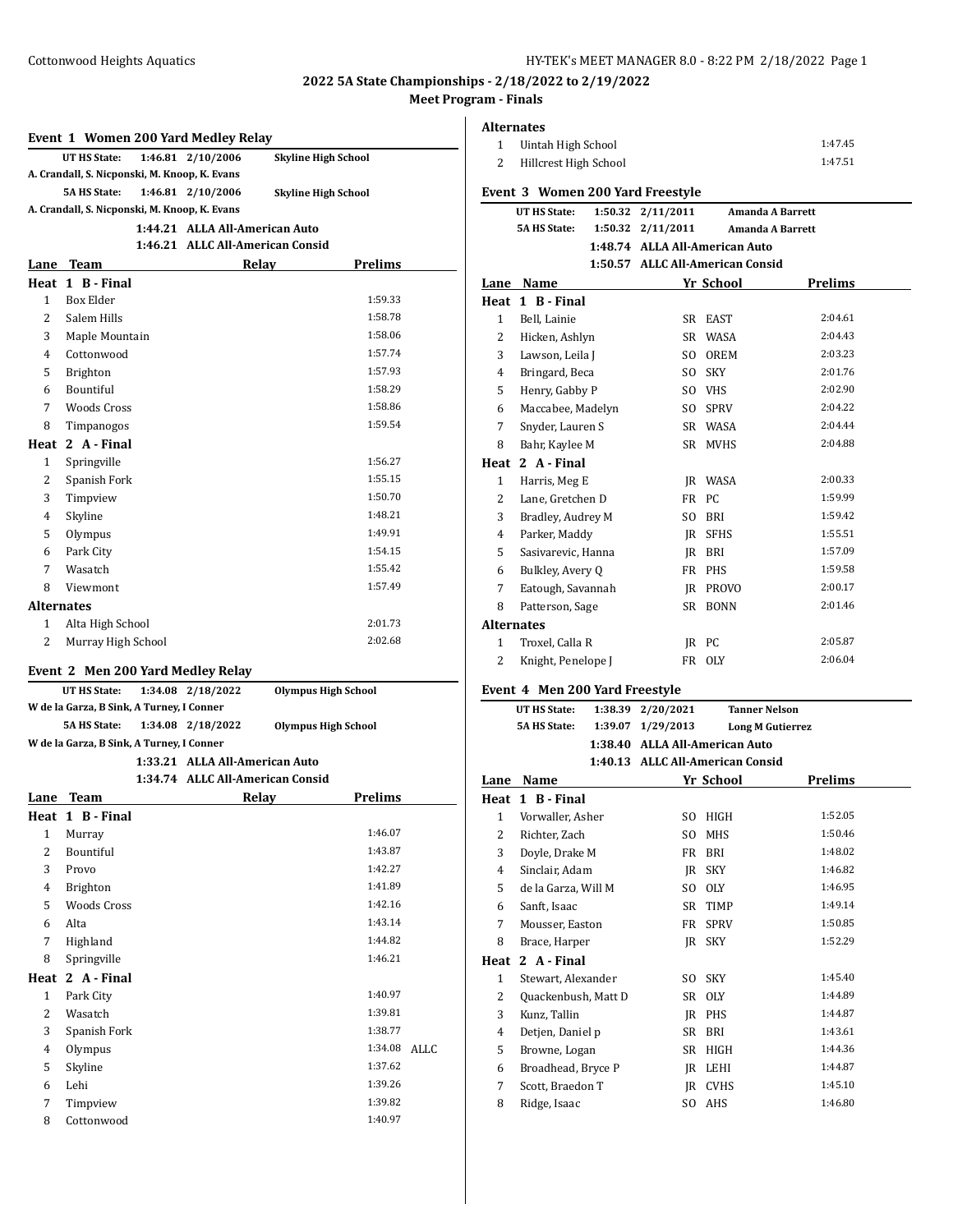| Alternates(#4 Men 200 Yard Freestyle) |                                     |                    |                                  |              |                                                  |
|---------------------------------------|-------------------------------------|--------------------|----------------------------------|--------------|--------------------------------------------------|
| 1                                     | Taylor, Jaimeson O                  |                    |                                  | FR PC        | 1:52.34                                          |
| 2                                     | Bangerter, Ethan                    |                    | IR                               | BRI          | 1:52.58                                          |
|                                       | Event 5 Women 200 Yard IM           |                    |                                  |              |                                                  |
|                                       |                                     |                    |                                  |              |                                                  |
|                                       | UT HS State:<br><b>5A HS State:</b> | 2:03.41<br>2:03.41 | 2/9/2019<br>2/9/2019             |              | <b>Rachel E Butler</b><br><b>Rachel E Butler</b> |
|                                       |                                     |                    | 2:01.51 ALLA All-American Auto   |              |                                                  |
|                                       |                                     |                    | 2:03.64 ALLC All-American Consid |              |                                                  |
| Lane                                  | Name                                |                    |                                  | Yr School    | <b>Prelims</b>                                   |
| Heat                                  | 1 B - Final                         |                    |                                  |              |                                                  |
| 1                                     | Harward, Madi                       |                    | IR                               | HIGH         | 2:20.24                                          |
| 2                                     | Degering, Kate                      |                    | IR                               | AHS          | 2:19.74                                          |
| 3                                     | Humbert, Grace                      |                    | <b>SR</b>                        | HIGH         | 2:16.92                                          |
| $\overline{4}$                        | Talbot, Adessa                      |                    | SO.                              | <b>COLTS</b> | 2:15.69                                          |
| 5                                     | Moulton, Isabelle                   |                    |                                  | SR WASA      | 2:16.70                                          |
| 6                                     | Kokeny, Lucy K                      |                    | SO.                              | BRI          | 2:18.49                                          |
| 7                                     | Nelson, Linnea S                    |                    | FR                               | <b>SHHS</b>  | 2:19.90                                          |
| 8                                     | Brooks, Emercynn L                  |                    | SO.                              | <b>WASA</b>  | 2:20.72                                          |
| Heat                                  | 2 A - Final                         |                    |                                  |              |                                                  |
| $\mathbf{1}$                          | Liu, Elaine                         |                    | FR -                             | <b>SKY</b>   | 2:12.94                                          |
| 2                                     | Lawson, Kaiya L                     |                    | SR                               | <b>OLY</b>   | 2:12.28                                          |
| 3                                     | Black, Veronica                     |                    | FR                               | <b>HIGH</b>  | 2:11.62                                          |
| 4                                     | MacWilliams, Colleen J              |                    | <b>SR</b>                        | <b>OLY</b>   | 2:08.31                                          |
| 5                                     | Reichner, Annie                     |                    | IR                               | <b>TIMP</b>  | 2:11.60                                          |
| 6                                     | Richter, Kathleen                   |                    | FR -                             | <b>MHS</b>   | 2:12.05                                          |
| 7                                     | Kamauu, Nohea E                     |                    | SR                               | <b>WXHS</b>  | 2:12.58                                          |
| 8                                     | Greenwell, Lauren N                 |                    | S <sub>O</sub>                   | PC           | 2:14.69                                          |
| <b>Alternates</b>                     |                                     |                    |                                  |              |                                                  |
| 1                                     | Dietrichson, Abby A                 |                    | IR                               | PC           | 2:20.93                                          |
| 2                                     | Dunn, Olivia                        |                    | SR.                              | <b>HIGH</b>  | 2:22.25                                          |
|                                       |                                     |                    |                                  |              |                                                  |

### **Event 6 Men 200 Yard IM**

|              | <b>UT HS State:</b> | 1:48.75 | 2/9/2019                         |              | <b>Jordan R Tiffany</b> |
|--------------|---------------------|---------|----------------------------------|--------------|-------------------------|
|              | <b>5A HS State:</b> | 1:52.57 | 2/7/2013                         |              | <b>Long M Gutierrez</b> |
|              |                     | 1:49.57 | <b>ALLA All-American Auto</b>    |              |                         |
|              |                     |         | 1:51.57 ALLC All-American Consid |              |                         |
| Lane         | Name                |         |                                  | Yr School    | <b>Prelims</b>          |
| Heat         | 1 B - Final         |         |                                  |              |                         |
| $\mathbf{1}$ | Anders, Bode        |         | FR                               | <b>COLTS</b> | 2:04.31                 |
| 2            | Leavitt, Ethan      |         | IR                               | <b>JOR</b>   | 2:03.14                 |
| 3            | Bishop, Jacob       |         | <b>SR</b>                        | <b>SKY</b>   | 2:02.18                 |
| 4            | Skamnes, Nicholas   |         | JR.                              | <b>SKY</b>   | 2:00.85                 |
| 5            | Fiscus, Ralph M     |         | IR                               | <b>PC</b>    | 2:01.29                 |
| 6            | Brockbank, Isaac    |         | SR                               | IOR          | 2:02.36                 |
| 7            | Hartman, Owen F     |         | S <sub>O</sub>                   | <b>OLY</b>   | 2:04.28                 |
| 8            | Chamberlain, Eric A |         | SO.                              | <b>VHS</b>   | 2:06.20                 |
| Heat         | 2 A - Final         |         |                                  |              |                         |
| $\mathbf{1}$ | Astle, Abe D        |         | S <sub>O</sub>                   | <b>OLY</b>   | 1:59.09                 |
| 2            | Honey, Sean         |         | JR.                              | <b>TIMP</b>  | 1:57.42                 |
| 3            | Feland, Kaleb       |         | <b>SR</b>                        | <b>SFHS</b>  | 1:57.01                 |
| 4            | Conner, Ian D       |         | <b>JR</b>                        | <b>OLY</b>   | 1:54.89                 |
| 5            | VanBrocklin, Evan M |         | <b>SR</b>                        | 0LY          | 1:55.76                 |
| 6            | Keele, Lukas        |         | IR                               | <b>SKY</b>   | 1:57.07                 |
| 7            | Barton, Robs        |         | SO.                              | JOR          | 1:58.79                 |
| 8            | Smith, Bridger A    |         | IR                               | <b>LEHI</b>  | 2:00.57                 |

| Alternates        |                                                      |       |                                |              |                           |
|-------------------|------------------------------------------------------|-------|--------------------------------|--------------|---------------------------|
| 1                 | Nowell, Roman                                        |       |                                | JR BEHS      | 2:06.36                   |
| 2                 | Draney, David                                        |       |                                | SR BEHS      | 2:06.68                   |
|                   |                                                      |       |                                |              |                           |
|                   | Event 7 Women 50 Yard Freestyle                      |       |                                |              |                           |
|                   | <b>UT HS State:</b>                                  | 23.25 | 2/11/2005                      |              | J. Fredsall / S. Watchorn |
|                   | <b>5A HS State:</b>                                  |       | 23.25 2/11/2005                |              | <b>Jennifer Fredsall</b>  |
|                   |                                                      |       | 23.20 ALLA All-American Auto   |              |                           |
|                   |                                                      |       | 23.54 ALLC All-American Consid |              |                           |
|                   | Lane Name                                            |       |                                | Yr School    | Prelims                   |
|                   | Heat 1 B - Final                                     |       |                                |              |                           |
| $\mathbf{1}$      | Howe, Malin                                          |       |                                | FR VHS       | 25.98                     |
| 2                 | Cole, Lily                                           |       |                                | IR COLTS     | 25.88                     |
| 3                 | Haynes, Jaeden D                                     |       |                                | SR WASA      | 25.85                     |
| 4                 | Weeks, Sydney                                        |       |                                | SO PROVO     | 25.69                     |
| 5                 | Kelly, Maren                                         |       |                                | SR TIMP      | 25.71                     |
| 6                 | Ferguson, Ellie R                                    |       |                                | JR WASA      | 25.86                     |
| 7                 | Williams, Isabella                                   |       |                                | FR SKY       | 25.97                     |
| 8                 | Holzer, Alanna J                                     |       |                                | SO WXHS      | 25.98                     |
|                   | Heat 2 A - Final                                     |       |                                |              |                           |
| 1                 | Patterson, Reagan                                    |       |                                | SO BONN      | 25.57                     |
| 2                 | Gassman, Lauren                                      |       |                                | SR AHS       | 25.19                     |
| 3                 | Robinson, Annie                                      |       |                                | SR TIMP      | 24.73                     |
| 4                 | Wall, Sara T                                         |       |                                | IR PC        | 24.35                     |
| 5                 | Riser, Taya J                                        |       |                                | SR THS       | 24.53                     |
| 6                 | Dalton, Rachel                                       |       |                                | IR SKY       | 25.13                     |
| 7                 | Dixon, Ellie                                         |       |                                | SR BEHS      | 25.37                     |
| 8                 | Turagavou, Lavenia                                   |       |                                | IR TIMP      | 25.64                     |
| <b>Alternates</b> |                                                      |       |                                |              |                           |
| 1                 | Zobrist, Addison M                                   |       |                                | SO LEHI      | 26.04                     |
| 2                 | Arveseth, Eliza K                                    |       |                                | JR OLY       | 26.09                     |
|                   |                                                      |       |                                |              |                           |
|                   | Event 8 Men 50 Yard Freestyle<br><b>UT HS State:</b> | 20.60 | 2/8/1997                       |              | <b>Billy Betz</b>         |
|                   | <b>5A HS State:</b>                                  |       | 20.69 2/14/2020                |              | <b>Cameron Green</b>      |
|                   |                                                      |       | 20.54 ALLA All-American Auto   |              |                           |
|                   |                                                      |       | 20.91 ALLC All-American Consid |              |                           |
|                   | Lane Name                                            |       |                                | Yr School    | Prelims                   |
|                   | Heat 1 B - Final                                     |       |                                |              |                           |
|                   |                                                      |       |                                |              | 22.73                     |
| 1<br>2            | Hunter, Lee G<br>McFarland, Sebi                     |       | SR.<br>SR                      | WXHS<br>TIMP | 22.66                     |
| 3                 | Johnson, Luke                                        |       | JR                             | PROVO        | 22.45                     |
| 4                 | Salisbury, Aidan                                     |       | SR                             | COLTS        | 22.39                     |
| 5                 | Nelson, Xander W                                     |       |                                |              | 22.40                     |
|                   |                                                      |       | SR                             | BRI          | 22.50                     |
| 6                 | Mertz, Austin                                        |       | JR                             | SPRV         | 22.69                     |
| 7                 | Chomjak, Abel R                                      |       | SR                             | WXHS         | 22.78                     |
| 8                 | Springmeyer, Daschiel                                |       | JR                             | SKY          |                           |
| Heat              | 2 A - Final                                          |       |                                |              |                           |
| 1                 | Sorensen, Drew                                       |       | JR                             | SKY          | 22.30                     |
| 2                 | Czarnecki, Feliks G                                  |       | JR                             | SFHS         | 21.88                     |
| 3                 | Hicken, Jayden                                       |       |                                | SR WASA      | 21.79                     |
| 4                 | Saber, Jack A                                        |       | SR                             | <b>OLY</b>   | 21.37                     |
| 5                 | Astle, Ethan J                                       |       | SR                             | <b>OLY</b>   | 21.55                     |
| 6                 | Williams, Noah                                       |       | SR                             | SKY          | 21.88                     |
| 7                 | Kim, Bruce J                                         |       |                                |              |                           |
|                   |                                                      |       | SR                             | BRI          | 22.11                     |
| 8                 | Nielson, Bridger G                                   |       | JR                             | BRI          | 22.36                     |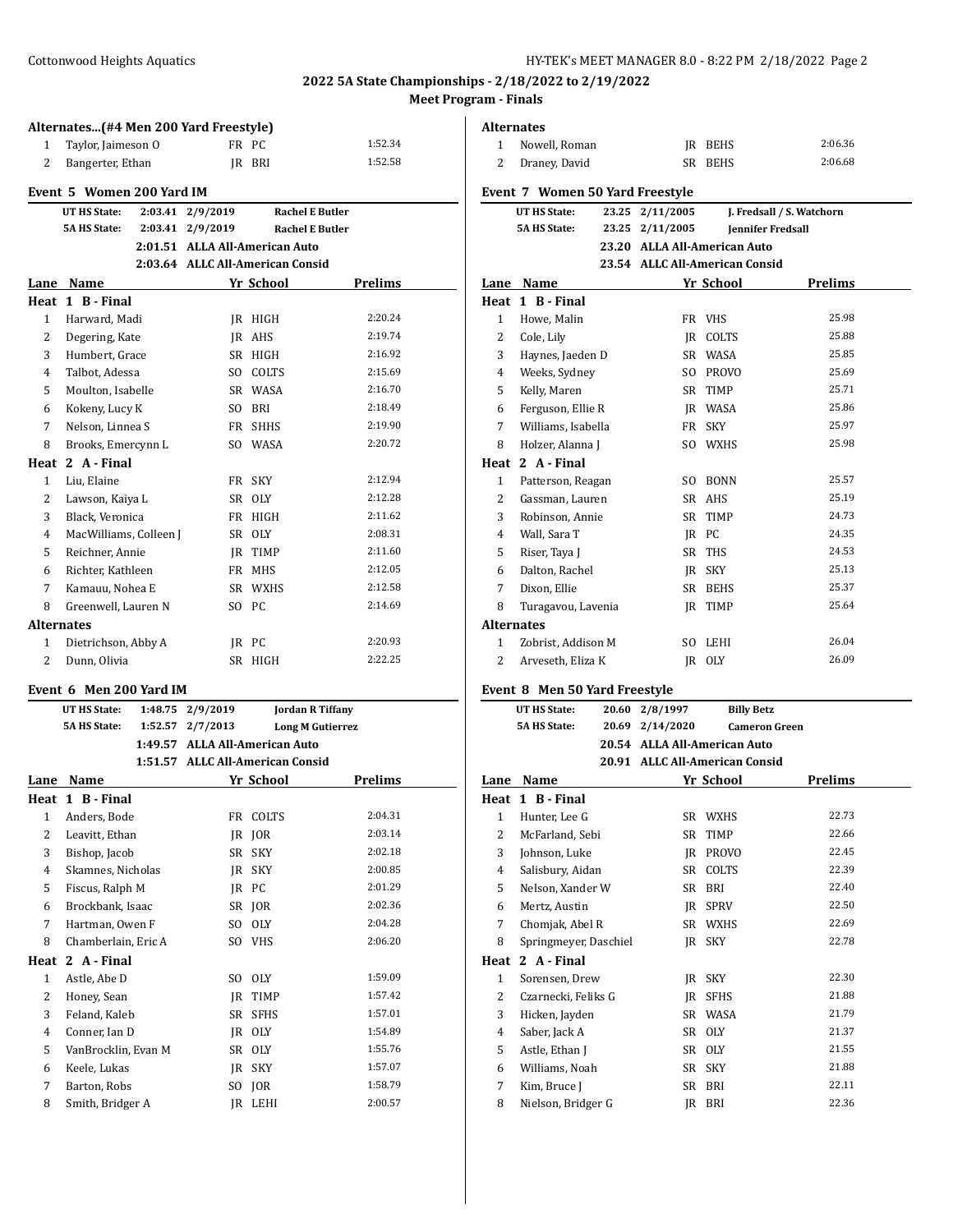# **Alternates...(#8 Men 50 Yard Freestyle)** 1 Jepperson, Kolby SO SPRV 22.82 2 Simis, Morgan M SR WASA 22.96 **Event 9 Women 100 Yard Butterfly UT HS State: 54.61 2/14/2014 Lillian F Moore 5A HS State: 54.86 2/10/2006 Ana Agy 54.42 ALLA All-American Auto 55.49 ALLC All-American Consid Lane Name Yr School Prelims Heat 1 B - Final** 1 Holzer, Alanna J SO WXHS 1:03.46 2 Sweney, Allison SR SKY 1:02.38 3 Boyer, Ellie SO SPRV 1:02.01 4 Hansen, Ava SO TIMP 1:01.40 5 Pan, Rachel SO SKY 1:01.82 6 Haynes, Jaeden D SR WASA 1:02.25 7 Moulton, Isabelle SR WASA 1:02.51 8 Matsumori, Malia J SO OLY 1:03.55 **Heat 2 A - Final** 1 Graham, Madi JR SHHS 1:00.97 2 Kamauu, Nohea E SR WXHS 1:00.49 3 Moran, Madeleine G SR OLY 1:00.11 4 Garstang, Jade FR SKY 55.95 5 Wall, Sara T JR PC 59.02 6 Reichner, Kate FR TIMP 1:00.47 7 Talbot, Adessa SO COLTS 1:00.89 8 Patterson, Sage SR BONN 1:01.13 **Alternates** 1 Dietrichson, Abby A JR PC 1:03.97 2 Cline, Chloe M FR BRI 1:04.32

#### **Event 10 Men 100 Yard Butterfly**

|                | <b>UT HS State:</b><br>47.71 | 2/15/2020                      |              | <b>Jordan R Tiffany</b> |      |
|----------------|------------------------------|--------------------------------|--------------|-------------------------|------|
|                | <b>5A HS State:</b><br>48.68 | 2/8/2013                       |              | <b>Long M Gutierrez</b> |      |
|                | 48.92                        | <b>ALLA All-American Auto</b>  |              |                         |      |
|                |                              | 49.95 ALLC All-American Consid |              |                         |      |
| Lane           | Name                         |                                | Yr School    | <b>Prelims</b>          |      |
|                | Heat 1 B - Final             |                                |              |                         |      |
| 1              | Anders, Bode                 | FR                             | COLTS        | 55.22                   |      |
| 2              | Nowell, Roman                | <b>IR</b>                      | <b>BEHS</b>  | 54.08                   |      |
| 3              | Orme, Tyler                  | SR                             | <b>BNTFL</b> | 53.59                   |      |
| $\overline{4}$ | Keele, Lukas                 | IR                             | <b>SKY</b>   | 52.89                   |      |
| 5              | Whitney, Alijah              | SR                             | TIMP         | 53.06                   |      |
| 6              | Brockbank, Isaac             | SR                             | IOR          | 53.89                   |      |
| 7              | Smith, Gavin P               | FR                             | <b>BRI</b>   | 54.74                   |      |
| 8              | Tobiasson, Gauge W           | SR                             | <b>MVHS</b>  | 55.25                   |      |
| Heat           | 2 A - Final                  |                                |              |                         |      |
| $\mathbf{1}$   | Smith, Josh                  | SO.                            | AHS          | 52.36                   |      |
| 2              | Springmeyer, Daschiel        | IR                             | <b>SKY</b>   | 52.33                   |      |
| 3              | Turney, Alexander J          | SR                             | <b>OLY</b>   | 51.42                   |      |
| 4              | VanBrocklin, Evan M          | SR                             | 0LY          | 49.12                   | ALLC |
| 5              | Feland, Kaleb                | SR                             | <b>SFHS</b>  | 51.26                   |      |
| 6              | Sink, Bridger J              | SR                             | 0LY          | 51.73                   |      |
| 7              | Wrona, Sebastian             | FR                             | <b>PC</b>    | 52.35                   |      |
| 8              | Riley, Oggie                 | IR                             | <b>SPRV</b>  | 52.76                   |      |
|                |                              |                                |              |                         |      |

|                | <b>Alternates</b>                 |                |                                |                |  |
|----------------|-----------------------------------|----------------|--------------------------------|----------------|--|
| 1              | Stevens, Josh                     |                | SO SHHS                        | 55.33          |  |
| 2              | Lokan, Collen                     |                | <b>IR COLTS</b>                | 55.34          |  |
|                | Event 11 Women 100 Yard Freestyle |                |                                |                |  |
|                | <b>UT HS State:</b>               | 50.74 2/9/2019 | <b>Rachel Oyler</b>            |                |  |
|                | <b>5A HS State:</b>               | 50.74 2/9/2019 | <b>Rachel Oyler</b>            |                |  |
|                |                                   |                | 50.19 ALLA All-American Auto   |                |  |
|                |                                   |                | 51.05 ALLC All-American Consid |                |  |
| Lane           | <b>Name</b>                       |                | Yr School                      | <b>Prelims</b> |  |
| Heat           | 1 B - Final                       |                |                                |                |  |
| $\mathbf{1}$   | Kelly, Maren                      | SR             | <b>TIMP</b>                    | 56.85          |  |
| $\overline{2}$ | Hall, Elle N                      |                | SR WXHS                        | 56.43          |  |
| 3              | Turagavou, Lavenia                |                | IR TIMP                        | 55.56          |  |
| 4              | Harris, Meg E                     |                | <b>IR WASA</b>                 | 55.39          |  |
| 5              | Cole, Lily                        |                | <b>IR COLTS</b>                | 55.39          |  |
| 6              | Dixon, Ellie                      |                | SR BEHS                        | 56.23          |  |
| 7              | Counterman, Eden                  |                | SR HIGH                        | 56.61          |  |
| 8              | Bonnett, Kaitlyn                  |                | FR PROVO                       | 57.00          |  |
|                | Heat 2 A - Final                  |                |                                |                |  |
| 1              | Hooton, Taylar A                  |                | SO OLY                         | 55.07          |  |
| 2              | Alonso, Natty                     | SO.            | <b>COLTS</b>                   | 54.99          |  |
| 3              | Robinson, Annie                   |                | SR TIMP                        | 54.34          |  |
| 4              | Parker, Maddy                     |                | IR SFHS                        | 51.89          |  |
| 5              | Riser, Taya J                     |                | SR THS                         | 52.67          |  |
| 6              | Sasivarevic, Hanna                |                | IR BRI                         | 54.63          |  |
| 7              | Gassman, Lauren                   |                | SR AHS                         | 55.04          |  |
| 8              | Dalton, Rachel                    |                | JR SKY                         | 55.19          |  |
|                | Alternates                        |                |                                |                |  |
| 1              | Patterson, Reagan                 | SO.            | BONN                           | 57.04          |  |
| 2              | Henry, Gabby P                    | SO.            | <b>VHS</b>                     | 57.15          |  |
|                | Event 12 Men 100 Yard Freestyle   |                |                                |                |  |
|                | <b>UT HS State:</b>               | 45.27 2/8/2013 | <b>Long M Gutierrez</b>        |                |  |
|                | <b>5A HS State:</b><br>45.27      | 2/8/2013       | <b>Long M Gutierrez</b>        |                |  |

| State: | 45.27 2/8/2013 | <b>Long M Gutierrez</b>                                                      |
|--------|----------------|------------------------------------------------------------------------------|
| State: | 45.27 2/8/2013 | <b>Long M Gutierrez</b>                                                      |
|        |                | $AA$ $\Omega$ $\Gamma$ $AI$ $I$ $AI$ $I$ $A$ $m$ $m$ $a$ $n$ $b$ $b$ $b$ $c$ |

| 44.95 ALLA All-American Auto   |
|--------------------------------|
| 45.73 ALLC All-American Consid |

| Lane         | Name                |      | Yr School   | Prelims |  |
|--------------|---------------------|------|-------------|---------|--|
|              | Heat 1 B - Final    |      |             |         |  |
| $\mathbf{1}$ | Ward, Ethan         | SR - | <b>BEHS</b> | 50.64   |  |
| 2            | Elgie, Keegan M     |      | FR PC       | 50.47   |  |
| 3            | Sorensen, Drew      |      | IR SKY      | 49.84   |  |
| 4            | Nelson, Xander W    | SR   | BRI         | 49.38   |  |
| 5            | Tu, Kevin           | FR   | <b>SKY</b>  | 49.70   |  |
| 6            | Vorwaller, Asher    | SO.  | <b>HIGH</b> | 50.06   |  |
| 7            | Hunter, Lee G       | SR   | WXHS        | 50.51   |  |
| 8            | Chamberlain, Eric A |      | SO VHS      | 50.66   |  |
| Heat         | 2 A - Final         |      |             |         |  |
| $\mathbf{1}$ | Williams, Noah      | SR   | <b>SKY</b>  | 49.21   |  |
| 2            | Sinclair, Adam      | IR   | <b>SKY</b>  | 48.55   |  |
| 3            | Kim, Bruce J        | SR   | <b>BRI</b>  | 47.88   |  |
| 4            | Scott, Braedon T    | IR   | <b>CVHS</b> | 46.90   |  |
| 5            | Astle, Ethan J      | SR   | <b>OLY</b>  | 47.26   |  |
| 6            | Czarnecki, Feliks G | JR   | <b>SFHS</b> | 48.10   |  |
| 7            | Nielson, Bridger G  | IR   | BRI         | 48.70   |  |
| 8            | McFarland, Sebi     | SR   | TIMP        | 49.33   |  |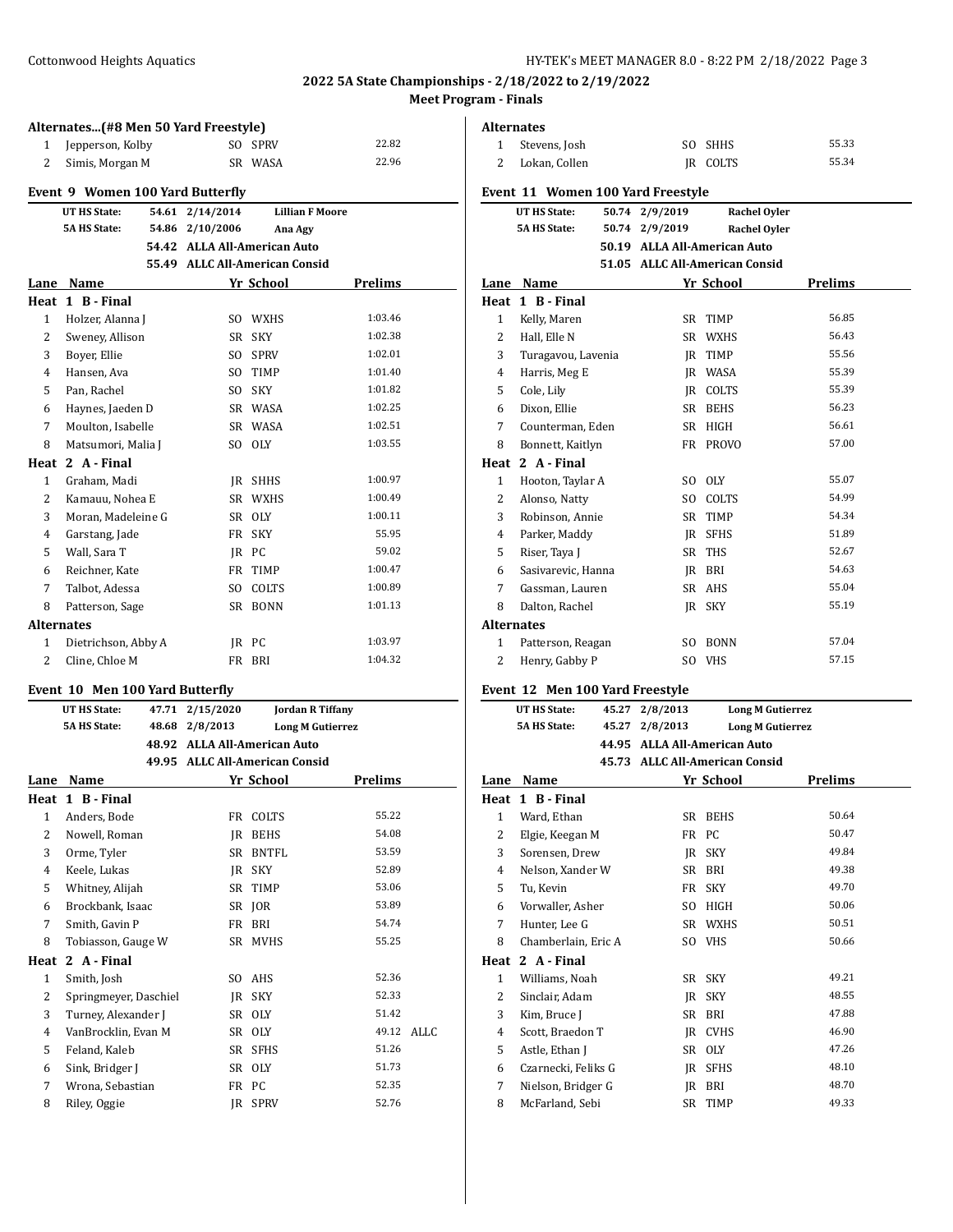|                | Alternates(#12 Men 100 Yard Freestyle)                                                                      |         |                                  |                  |                  |  |  |  |  |
|----------------|-------------------------------------------------------------------------------------------------------------|---------|----------------------------------|------------------|------------------|--|--|--|--|
| $\mathbf{1}$   | Simis, Morgan M                                                                                             |         |                                  | SR WASA          | 50.70            |  |  |  |  |
| $\overline{2}$ | Richter, Zach                                                                                               |         | SO.                              | <b>MHS</b>       | 50.99            |  |  |  |  |
|                |                                                                                                             |         |                                  |                  |                  |  |  |  |  |
|                | Event 13 Women 500 Yard Freestyle<br>4:56.96<br>2/12/2011<br><b>UT HS State:</b><br><b>Amanda A Barrett</b> |         |                                  |                  |                  |  |  |  |  |
|                | <b>5A HS State:</b>                                                                                         | 4:56.96 | 2/12/2011                        |                  | Amanda A Barrett |  |  |  |  |
|                |                                                                                                             |         | 4:52.19 ALLA All-American Auto   |                  |                  |  |  |  |  |
|                |                                                                                                             |         | 4:56.85 ALLC All-American Consid |                  |                  |  |  |  |  |
| Lane           | Name                                                                                                        |         |                                  | Yr School        | <b>Prelims</b>   |  |  |  |  |
| Heat           | 1 B - Final                                                                                                 |         |                                  |                  |                  |  |  |  |  |
| $\mathbf{1}$   | Maccabee, Madelyn                                                                                           |         | S <sub>O</sub>                   | <b>SPRV</b>      | 5:38.61          |  |  |  |  |
| 2              | Bassett, Addi                                                                                               |         | SR                               | <b>MMHS</b>      | 5:35.41          |  |  |  |  |
| 3              | Snyder, Lauren S                                                                                            |         | SR                               | WASA             | 5:33.57          |  |  |  |  |
| 4              | Riding, Coco                                                                                                |         | FR                               | <b>SFHS</b>      | 5:26.80          |  |  |  |  |
| 5              | Keller, Campbell J                                                                                          |         | SO.                              | 0LY              | 5:27.38          |  |  |  |  |
| 6              | Hicken, Ashlyn                                                                                              |         | SR                               | WASA             | 5:34.55          |  |  |  |  |
| 7              | Harris, Raiden R                                                                                            |         | FR                               | <b>THS</b>       | 5:38.03          |  |  |  |  |
| 8              | Davis, Rebecca                                                                                              |         | <b>SR</b>                        | <b>SKY</b>       | 5:40.03          |  |  |  |  |
|                | Heat 2 A - Final                                                                                            |         |                                  |                  |                  |  |  |  |  |
| $\mathbf{1}$   | Lane, Gretchen D                                                                                            |         | FR                               | РC               | 5:25.35          |  |  |  |  |
| 2              | Bulkley, Avery Q                                                                                            |         | FR                               | <b>PHS</b>       | 5:20.54          |  |  |  |  |
| 3              | Lawson, Kaiya L                                                                                             |         | SR                               | O <sub>1</sub> Y | 5:19.45          |  |  |  |  |
| 4              | MacWilliams, Colleen J                                                                                      |         | SR                               | <b>OLY</b>       | 5:11.96          |  |  |  |  |
| 5              | Decker, Elle A                                                                                              |         | SR                               | VHS              | 5:17.39          |  |  |  |  |
| 6              | Bringard, Beca                                                                                              |         | S <sub>O</sub>                   | <b>SKY</b>       | 5:20.18          |  |  |  |  |
| 7              | Bradley, Audrey M                                                                                           |         | S <sub>O</sub>                   | <b>BRI</b>       | 5:21.77          |  |  |  |  |
| 8              | Plant, Ellinor                                                                                              |         | <b>FR</b>                        | <b>HIGH</b>      | 5:25.40          |  |  |  |  |
|                | <b>Alternates</b>                                                                                           |         |                                  |                  |                  |  |  |  |  |
| 1              | Hale, Susanna                                                                                               |         | FR                               | <b>SKY</b>       | 5:40.44          |  |  |  |  |
| $\overline{2}$ | Walton, Maren                                                                                               |         | S <sub>O</sub>                   | <b>MHS</b>       | 5:40.64          |  |  |  |  |
|                |                                                                                                             |         |                                  |                  |                  |  |  |  |  |

#### **Event 14 Men 500 Yard Freestyle**

|      | <b>UT HS State:</b>   | 4:30.06 | 2/20/2021 | <b>Tanner Nelson</b>             |                |
|------|-----------------------|---------|-----------|----------------------------------|----------------|
|      | <b>5A HS State:</b>   | 4:32.53 | 2/12/2016 | <b>Drew Bonner</b>               |                |
|      |                       |         |           | 4:28.38 ALLA All-American Auto   |                |
|      |                       |         |           | 4:33.10 ALLC All-American Consid |                |
| Lane | Name                  |         |           | Yr School                        | <b>Prelims</b> |
| Heat | 1 B - Final           |         |           |                                  |                |
| 1    | Doyle, Drake M        |         | FR        | BRI                              | 5:04.95        |
| 2    | Moran, Miles L        |         | JR.       | <b>OLY</b>                       | 5:04.20        |
| 3    | Anderson, Nathan      |         | FR        | <b>SPRV</b>                      | 5:00.63        |
| 4    | Barton, Robs          |         | SO.       | <b>JOR</b>                       | 4:52.49        |
| 5    | Sanft, Isaac          |         | <b>SR</b> | <b>TIMP</b>                      | 4:56.00        |
| 6    | Mousser, Easton       |         | FR        | <b>SPRV</b>                      | 5:01.88        |
| 7    | Kamauu, Ammon         |         | FR        | <b>WXHS</b>                      | 5:04.41        |
| 8    | de la Garza, Collin E |         | SO.       | <b>OLY</b>                       | 5:05.08        |
| Heat | 2 A - Final           |         |           |                                  |                |
| 1    | Whitney, Alijah       |         | SR        | <b>TIMP</b>                      | 4:47.93        |
| 2    | Quackenbush, Matt D   |         | SR.       | <b>OLY</b>                       | 4:42.95        |
| 3    | Kunz, Tallin          |         | IR        | <b>PHS</b>                       | 4:42.49        |
| 4    | Detjen, Daniel p      |         | <b>SR</b> | <b>BRI</b>                       | 4:41.34        |
| 5    | Stewart, Alexander    |         | SO.       | SKY                              | 4:41.88        |
| 6    | Browne, Logan         |         | SR        | <b>HIGH</b>                      | 4:42.59        |
| 7    | Fiscus, Ralph M       |         | IR        | PC                               | 4:44.51        |
| 8    | Ridge, Isaac          |         | SO.       | AHS                              | 4:52.14        |

#### **Alternates**

| 1 Elgie, Keegan M     | FR PC | 5:06.03 |
|-----------------------|-------|---------|
| 2 Contreras, Nathan D | FR PC | 5:06.21 |

|                          | Event 15 Women 200 Yard Freestyle Relay    |  |                                  |                           |         |
|--------------------------|--------------------------------------------|--|----------------------------------|---------------------------|---------|
|                          | UT HS State:                               |  | 1:36.59 2/11/2005                | <b>Kearns High School</b> |         |
|                          | N. Edge, C. Bergesen, T. Huff, J. Fredsall |  |                                  |                           |         |
|                          | <b>5A HS State:</b>                        |  | 1:36.59 2/11/2005                | <b>Kearns</b>             |         |
|                          | N. Edge, C. Bergesen, T. Huff, J. Fredsall |  |                                  |                           |         |
|                          |                                            |  | 1:35.36 ALLA All-American Auto   |                           |         |
|                          |                                            |  | 1:36.94 ALLC All-American Consid |                           |         |
| Lane                     | <b>Team</b>                                |  |                                  | Relay                     | Prelims |
|                          | Heat 1 B - Final                           |  |                                  |                           |         |
| 1                        | Salem Hills                                |  |                                  |                           | 1:50.02 |
| $\mathcal{L}$            | <b>Bountiful</b>                           |  |                                  |                           | 1:49.50 |
| 3                        | Maple Mountain                             |  |                                  |                           | 1:47.29 |
| 4                        | Provo                                      |  |                                  |                           | 1:44.89 |
| 5                        | Murray                                     |  |                                  |                           | 1:45.76 |
| 6                        | Lehi                                       |  |                                  |                           | 1:48.69 |
| 7                        | Viewmont                                   |  |                                  |                           | 1:49.85 |
| 8                        | Alta                                       |  |                                  |                           | 1:50.94 |
|                          | Heat 2 A - Final                           |  |                                  |                           |         |
| 1                        | <b>Brighton</b>                            |  |                                  |                           | 1:43.92 |
| $\overline{\mathcal{L}}$ | Wasatch                                    |  |                                  |                           | 1:42.86 |
| 3                        | Spanish Fork                               |  |                                  |                           | 1:42.54 |

 Skyline 1:40.19 Olympus 1:41.80 Park City 1:42.82 Highland 1:43.69 Timpview 1:44.80

1 Timpanogos High School 1:51.05 2 Cottonwood High School 1:55.51

# **Event 16 Men 200 Yard Freestyle Relay**

**Alternates**

| UT HS State:                              |                                           | 1:24.07 2/18/2022              | <b>Olympus High School</b>       |         |  |  |
|-------------------------------------------|-------------------------------------------|--------------------------------|----------------------------------|---------|--|--|
| E VanBrocklin, J Saber, A Turney, E Astle |                                           |                                |                                  |         |  |  |
| <b>5A HS State:</b>                       |                                           | 1:24.07 2/18/2022              | <b>Olympus High School</b>       |         |  |  |
|                                           | E VanBrocklin, J Saber, A Turney, E Astle |                                |                                  |         |  |  |
|                                           |                                           | 1:24.80 ALLA All-American Auto |                                  |         |  |  |
|                                           |                                           |                                | 1:25.86 ALLC All-American Consid |         |  |  |
| Team<br>Lane                              |                                           |                                | Relav                            | Prelims |  |  |

| ----- |                    | ------ | .       |  |
|-------|--------------------|--------|---------|--|
|       | Heat 1 B - Final   |        |         |  |
| 1     | <b>Woods Cross</b> |        | 1:36.46 |  |
| 2     | Stansbury          |        | 1:36.22 |  |
| 3     | Bountiful          |        | 1:33.77 |  |
| 4     | Jordan             |        | 1:32.77 |  |
| 5     | Payson             |        | 1:33.02 |  |
| 6     | Lehi               |        | 1:35.81 |  |
| 7     | Timpview           |        | 1:36.41 |  |
| 8     | Murray             |        | 1:38.86 |  |
|       |                    |        |         |  |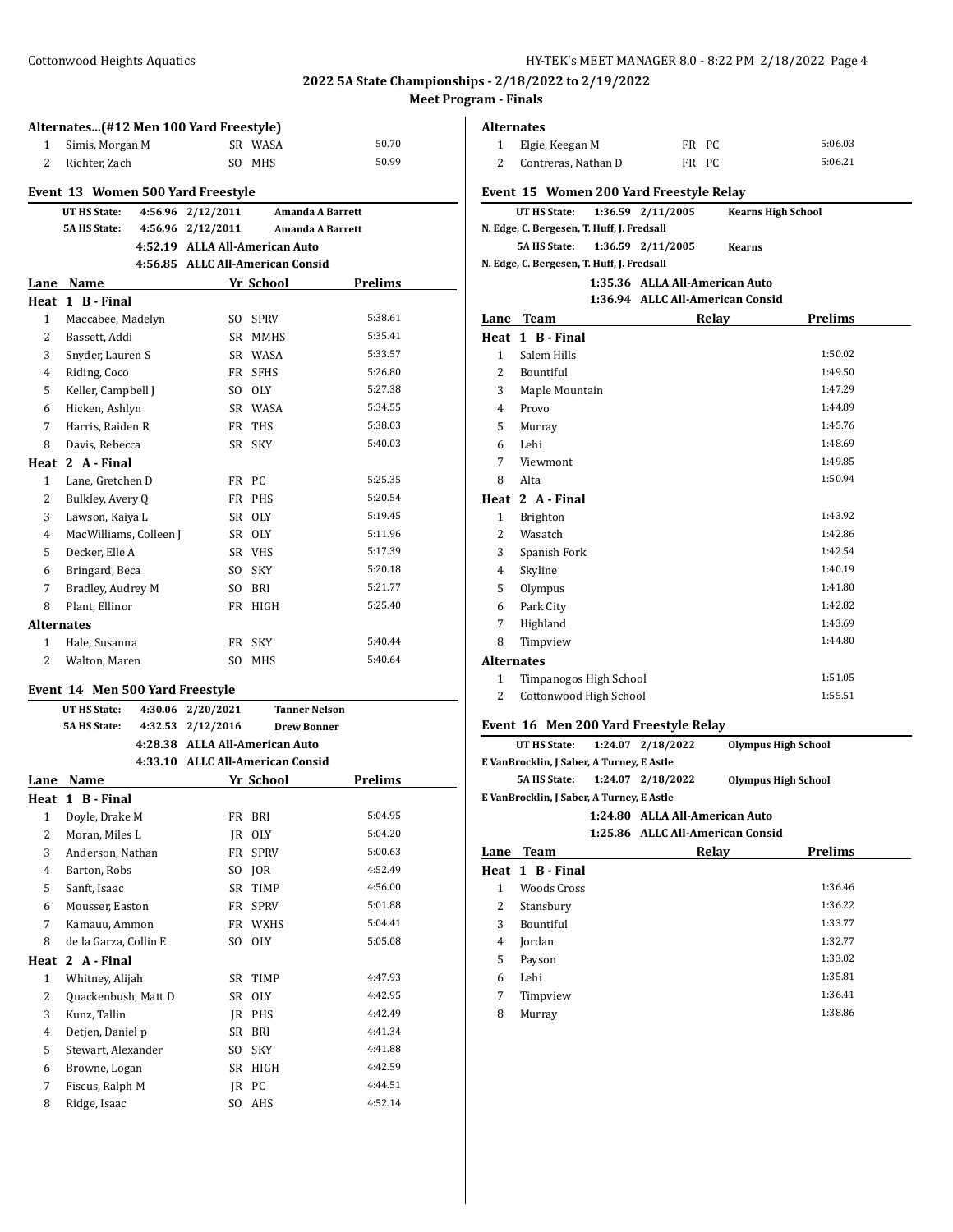# **Heat 2 A - Final (#16 Men 200 Yard Freestyle Relay)**

| 1 | Box Elder                | 1:31.82 |      |
|---|--------------------------|---------|------|
| 2 | Highland                 | 1:31.38 |      |
| 3 | <b>Brighton</b>          | 1:28.87 |      |
| 4 | Olympus                  | 1:24.07 | ALLA |
| 5 | Skyline                  | 1:28.81 |      |
| 6 | Wasatch                  | 1:30.56 |      |
| 7 | Springville              | 1:31.58 |      |
| 8 | Provo                    | 1:32.10 |      |
|   | Alternates               |         |      |
| 1 | Alta High School         | 1:38.90 |      |
| 2 | Spanish Fork High School | 1:39.45 |      |
|   |                          |         |      |

#### **Event 17 Women 100 Yard Backstroke**

|                   | <b>UT HS State:</b> | 53.45 | 2/12/2016      | <b>Rhyan White</b>             |                |      |
|-------------------|---------------------|-------|----------------|--------------------------------|----------------|------|
|                   | <b>5A HS State:</b> | 53.45 | 2/12/2016      | <b>Rhyan White</b>             |                |      |
|                   |                     | 54.80 |                | <b>ALLA All-American Auto</b>  |                |      |
|                   |                     |       |                | 55.92 ALLC All-American Consid |                |      |
| Lane              | Name                |       |                | Yr School                      | <b>Prelims</b> |      |
| Heat              | 1 B - Final         |       |                |                                |                |      |
| 1                 | Keller, Campbell J  |       | SO.            | <b>OLY</b>                     | 1:02.61        |      |
| 2                 | Degering, Kate      |       | JR             | AHS                            | 1:02.43        |      |
| 3                 | Biglow, Lauren M    |       | S <sub>0</sub> | PC.                            | 1:02.23        |      |
| 4                 | Riding, Coco        |       | FR             | <b>SFHS</b>                    | 1:01.58        |      |
| 5                 | Weight, Brinley     |       | SO.            | <b>SPRV</b>                    | 1:01.78        |      |
| 6                 | Sweney, Allison     |       | SR             | <b>SKY</b>                     | 1:02.26        |      |
| 7                 | Weeks, Sydney       |       | S <sub>O</sub> | <b>PROVO</b>                   | 1:02.57        |      |
| 8                 | Humbert, Grace      |       | <b>SR</b>      | <b>HIGH</b>                    | 1:02.72        |      |
| Heat              | 2 A - Final         |       |                |                                |                |      |
| 1                 | Phillips, Sydney    |       | SR             | <b>TIMP</b>                    | 1:01.44        |      |
| 2                 | Richter, Kathleen   |       | FR             | <b>MHS</b>                     | 1:00.15        |      |
| 3                 | Reichner, Annie     |       | JR.            | <b>TIMP</b>                    | 58.22          |      |
| $\overline{4}$    | Garstang, Jade      |       | FR             | <b>SKY</b>                     | 55.36          | ALLC |
| 5                 | Hooton, Taylar A    |       | S <sub>O</sub> | <b>OLY</b>                     | 56.38          |      |
| 6                 | Cline, Chloe M      |       | FR             | <b>BRI</b>                     | 1:00.14        |      |
| 7                 | Brooks, Emercynn L  |       | S <sub>0</sub> | WASA                           | 1:00.93        |      |
| 8                 | Alonso, Natty       |       | S <sub>O</sub> | COLTS                          | 1:01.45        |      |
| <b>Alternates</b> |                     |       |                |                                |                |      |
| 1                 | Turney, Olivia      |       | S <sub>O</sub> | <b>SKY</b>                     | 1:02.74        |      |
| 2                 | Graham, Madi        |       | IR             | <b>SHHS</b>                    | 1:02.75        |      |

### **Event 18 Men 100 Yard Backstroke**

|      | UT HS State:        |       | 48.71 2/15/2020                |             | <b>Ryan J Garstang</b> |
|------|---------------------|-------|--------------------------------|-------------|------------------------|
|      | <b>5A HS State:</b> | 48.71 | 2/15/2020                      |             | <b>Ryan J Garstang</b> |
|      |                     |       | 49.38 ALLA All-American Auto   |             |                        |
|      |                     |       | 50.37 ALLC All-American Consid |             |                        |
| Lane | Name                |       |                                | Yr School   | <b>Prelims</b>         |
|      | Heat 1 B - Final    |       |                                |             |                        |
| 1    | Lokan, Collen       |       | IR                             | COLTS       | 56.65                  |
| 2    | Chomjak, Abel R     |       | SR                             | <b>WXHS</b> | 56.15                  |
| 3    | Hartman, Owen F     |       | SO.                            | 0LY         | 55.21                  |
| 4    | Tobiasson, Gauge W  |       | SR                             | <b>MVHS</b> | 54.59                  |
| 5    | Hale, Nash          |       | FR                             | <b>SKY</b>  | 55.05                  |
| 6    | Smith, Josh         |       | SO.                            | AHS         | 55.64                  |
| 7    | Black. Micah        |       |                                | SR MHS      | 56.57                  |
| 8    | Leavitt, Ethan      |       | IR                             | IOR         | 57.69                  |
|      |                     |       |                                |             |                        |

### **Heat 2 A - Final**

| 1                 | Johnson, Luke       | IR    | <b>PROVO</b> | 53.89 |
|-------------------|---------------------|-------|--------------|-------|
| 2                 | Tu. Kevin           |       | FR SKY       | 53.52 |
| 3                 | de la Garza, Will M |       | SO OLY       | 52.35 |
| 4                 | Broadhead, Bryce P  |       | IR LEHI      | 51.07 |
| 5                 | Conner. Ian D       |       | IR OLY       | 51.37 |
| 6                 | Honey, Sean         |       | IR TIMP      | 53.02 |
| 7                 | Wrona, Sebastian    | FR PC |              | 53.83 |
| 8                 | Holmberg, Gavin     |       | SR MHS       | 54.47 |
| <b>Alternates</b> |                     |       |              |       |
| 1                 | McKee. Dallin       | FR    | <b>BEHS</b>  | 57.76 |
| 2                 | Swensen, Conner J   | FR    | 0LY          | 57.85 |
|                   |                     |       |              |       |

#### **Event 19 Women 100 Yard Breaststroke**

|      | UT HS State:        | 1:02.09 1/25/2020              | <b>Haley Altman</b>              |                |  |
|------|---------------------|--------------------------------|----------------------------------|----------------|--|
|      | <b>5A HS State:</b> | 1:02.09 1/25/2020              | <b>Haley Altman</b>              |                |  |
|      |                     | 1:02.58 ALLA All-American Auto |                                  |                |  |
|      |                     |                                | 1:03.80 ALLC All-American Consid |                |  |
| Lane | Name                |                                | Yr School                        | <b>Prelims</b> |  |

| Heat              | 1 B - Final         |                |              |         |
|-------------------|---------------------|----------------|--------------|---------|
| $\mathbf{1}$      | Brower, Lilly       | IR             | <b>SPRV</b>  | 1:11.80 |
| 2                 | Zobrist, Addison M  | SO.            | LEHI         | 1:11.71 |
| 3                 | Kokeny, Lucy K      | SO.            | <b>BRI</b>   | 1:10.30 |
| 4                 | Harward, Madi       | IR             | HIGH         | 1:09.33 |
| 5                 | Howe, Malin         | FR             | <b>VHS</b>   | 1:10.11 |
| 6                 | Nelson, Taylee D    | FR             | <b>BEHS</b>  | 1:10.75 |
| 7                 | Zurmely, Sydney C   | SO.            | <b>LEHI</b>  | 1:11.77 |
| 8                 | Nelson, Linnea S    | FR             | <b>SHHS</b>  | 1:11.84 |
| Heat              | 2 A - Final         |                |              |         |
| 1                 | Eatough, Savannah   | IR             | <b>PROVO</b> | 1:08.79 |
| 2                 | Greenwell, Lauren N | S <sub>O</sub> | PC.          | 1:08.30 |
| 3                 | Johnson, Lucy       | SR             | <b>SKY</b>   | 1:07.14 |
| 4                 | Moran, Madeleine G  | SR             | <b>OLY</b>   | 1:04.08 |
| 5                 | Decker, Elle A      | SR             | <b>VHS</b>   | 1:06.05 |
| 6                 | Liu, Elaine         | FR             | <b>SKY</b>   | 1:08.09 |
| 7                 | Black, Veronica     | FR             | HIGH         | 1:08.36 |
| 8                 | Duke, Sadie         | <b>SR</b>      | BNTFL        | 1:08.89 |
| <b>Alternates</b> |                     |                |              |         |
| 1                 | Tho, Tayler A       | IR             | BRI          | 1:12.51 |
| 2                 | Djunic, Sofia       | IR             | <b>PC</b>    | 1:12.57 |

#### **Event 20 Men 100 Yard Breaststroke**

|      | UT HS State:        | 55.29 | 2/18/2022 | Jayden Hicken                  |         |  |
|------|---------------------|-------|-----------|--------------------------------|---------|--|
|      | <b>5A HS State:</b> | 55.29 | 2/18/2022 | Jayden Hicken                  |         |  |
|      |                     |       |           | 55.84 ALLA All-American Auto   |         |  |
|      |                     |       |           | 56.98 ALLC All-American Consid |         |  |
| Lane | <b>Name</b>         |       |           | Yr School                      | Prelims |  |
|      | Heat 1 B-Final      |       |           |                                |         |  |
| 1    | Tao, Yunpeng        |       | FR        | <b>SKY</b>                     | 1:02.07 |  |
| 2    | Chamberlain, Justin |       | SO        | WXHS                           | 1:01.93 |  |
| 3    | Skamnes, Nicholas   |       |           | IR SKY                         | 1:01.20 |  |
| 4    | Bishop, Jacob       |       |           | SR SKY                         | 1:00.89 |  |
| 5    | Yang, Edison        |       | IR        | SKY                            | 1:00.94 |  |
| 6    | Fillmore, Parker J  |       | IR        | <b>BRI</b>                     | 1:01.47 |  |
| 7    | Orme, Tyler         |       | SR        | BNTFL                          | 1:01.94 |  |
| 8    | Yoked, Reef S       |       | IR        | РC                             | 1:02.07 |  |
|      |                     |       |           |                                |         |  |